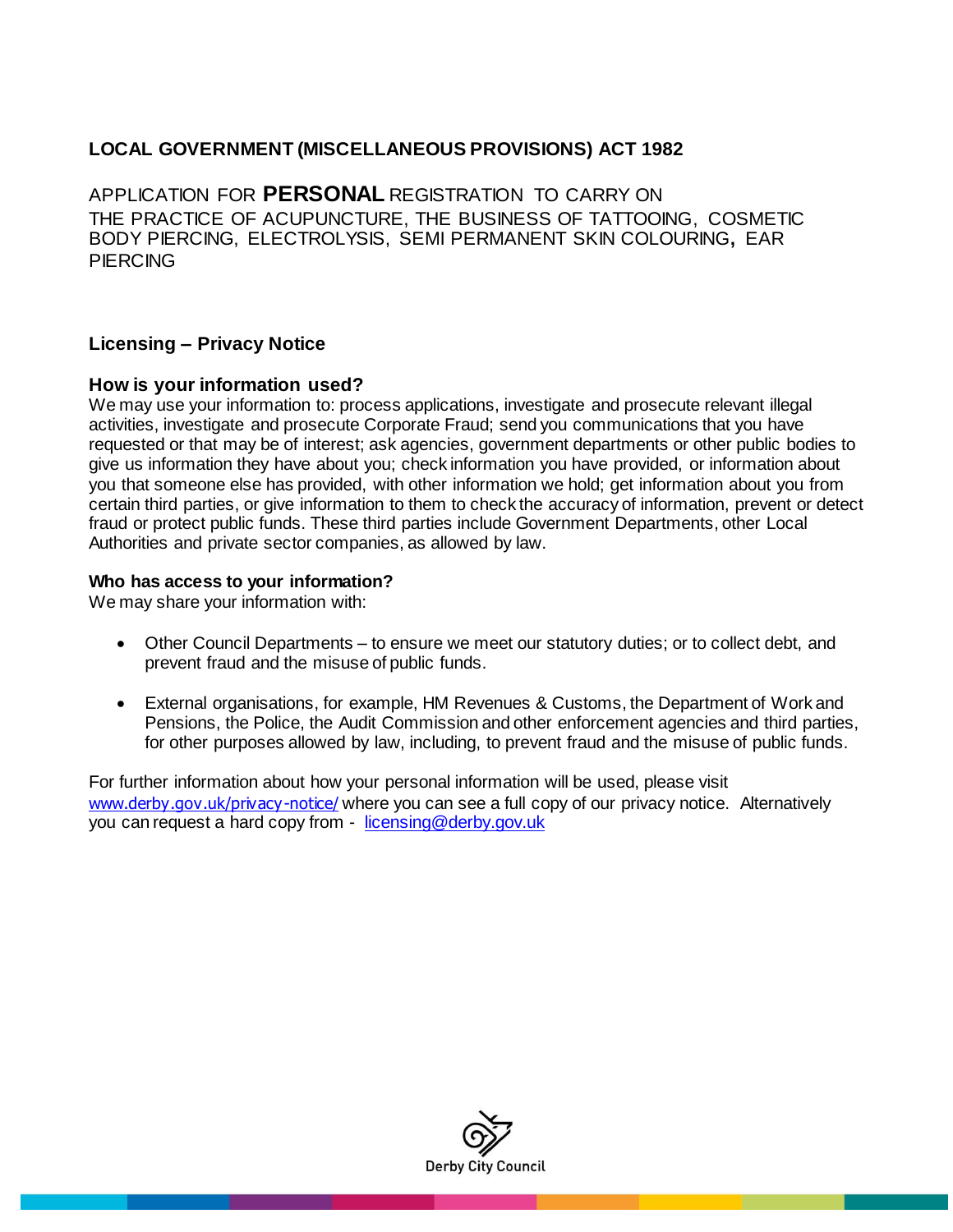# **APPLICATION**

I/We hereby make application under the provisions of the above Act for Personal Registration to carry on the practice or business of:

| Acupuncture                                                    |  |
|----------------------------------------------------------------|--|
| Tattooing                                                      |  |
| Cosmetic Piercing (including ear piercing, micro-<br>needling) |  |
| <b>Electrolysis</b>                                            |  |
| Semi-permanent Skin Colouring (including<br>microblading)      |  |

Tick relevant procedure

# **PARTICULARS**

| 1. Full Name of Applicant                                       | Mr/Mrs/Ms/Miss |
|-----------------------------------------------------------------|----------------|
|                                                                 |                |
| 2. Trading name or company name of<br>Applicant (if applicable) |                |
| 3. Applicant Home Address                                       |                |
| 4. Home Telephone or Mobile Number:                             |                |
| 5. Email                                                        |                |
| 6. Address of business premises:                                |                |
| 7. Telephone number of business premises:                       |                |